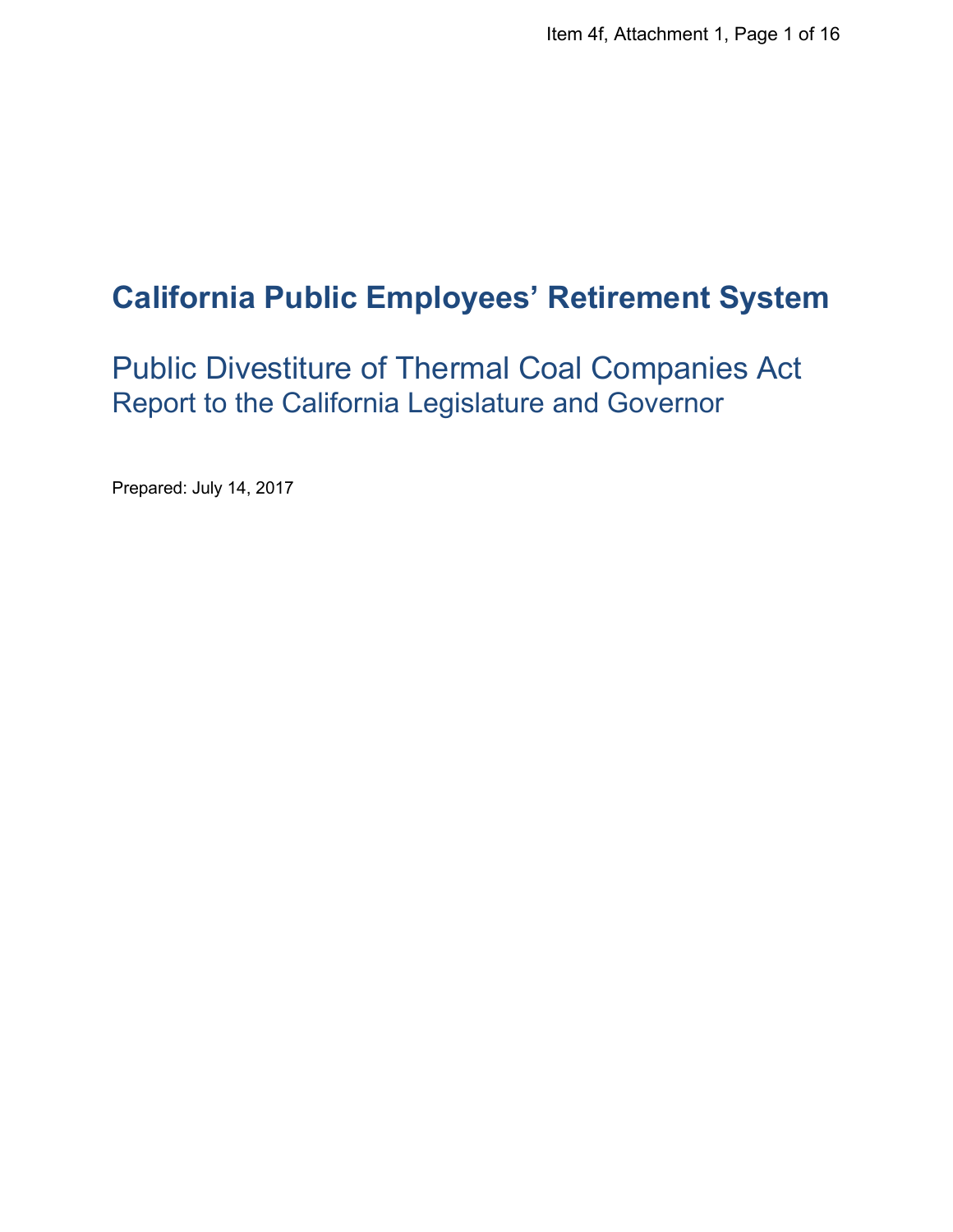## **Contents**

| Item 4f, Attachment 1, Page 2 of 16                                                                                                                                                                                                                                                                                                                                                           |
|-----------------------------------------------------------------------------------------------------------------------------------------------------------------------------------------------------------------------------------------------------------------------------------------------------------------------------------------------------------------------------------------------|
| <b>Public Divestiture of Thermal Coal Companies Act</b>                                                                                                                                                                                                                                                                                                                                       |
| <b>CalPERS Report</b>                                                                                                                                                                                                                                                                                                                                                                         |
|                                                                                                                                                                                                                                                                                                                                                                                               |
| <b>Contents</b>                                                                                                                                                                                                                                                                                                                                                                               |
|                                                                                                                                                                                                                                                                                                                                                                                               |
|                                                                                                                                                                                                                                                                                                                                                                                               |
|                                                                                                                                                                                                                                                                                                                                                                                               |
| Table 1: Thermal coal companies of which the CalPERS board has liquidated its investments                                                                                                                                                                                                                                                                                                     |
| Table 2: Thermal coal companies in which the CalPERS board had no holdings to divest 6                                                                                                                                                                                                                                                                                                        |
| Table 3: Thermal coal companies the board engaged and determined were not subject to the<br>divestment requirement of the Act because they had indicated plans to transition their<br>business models to adapt to clean energy generation (such as through a decrease in reliance                                                                                                             |
| Table 4: A list of thermal coal companies of which the board has not liquidated its investments<br>as a result of a determination made pursuant to subdivision (f) that a sale or transfer of<br>investments is inconsistent with the fiduciary responsibilities of the board as described in<br>Section 17 of Article XVI of the California Constitution and the board's findings adopted in |
|                                                                                                                                                                                                                                                                                                                                                                                               |
|                                                                                                                                                                                                                                                                                                                                                                                               |
| July 14, 2017<br>Page 2 of 16                                                                                                                                                                                                                                                                                                                                                                 |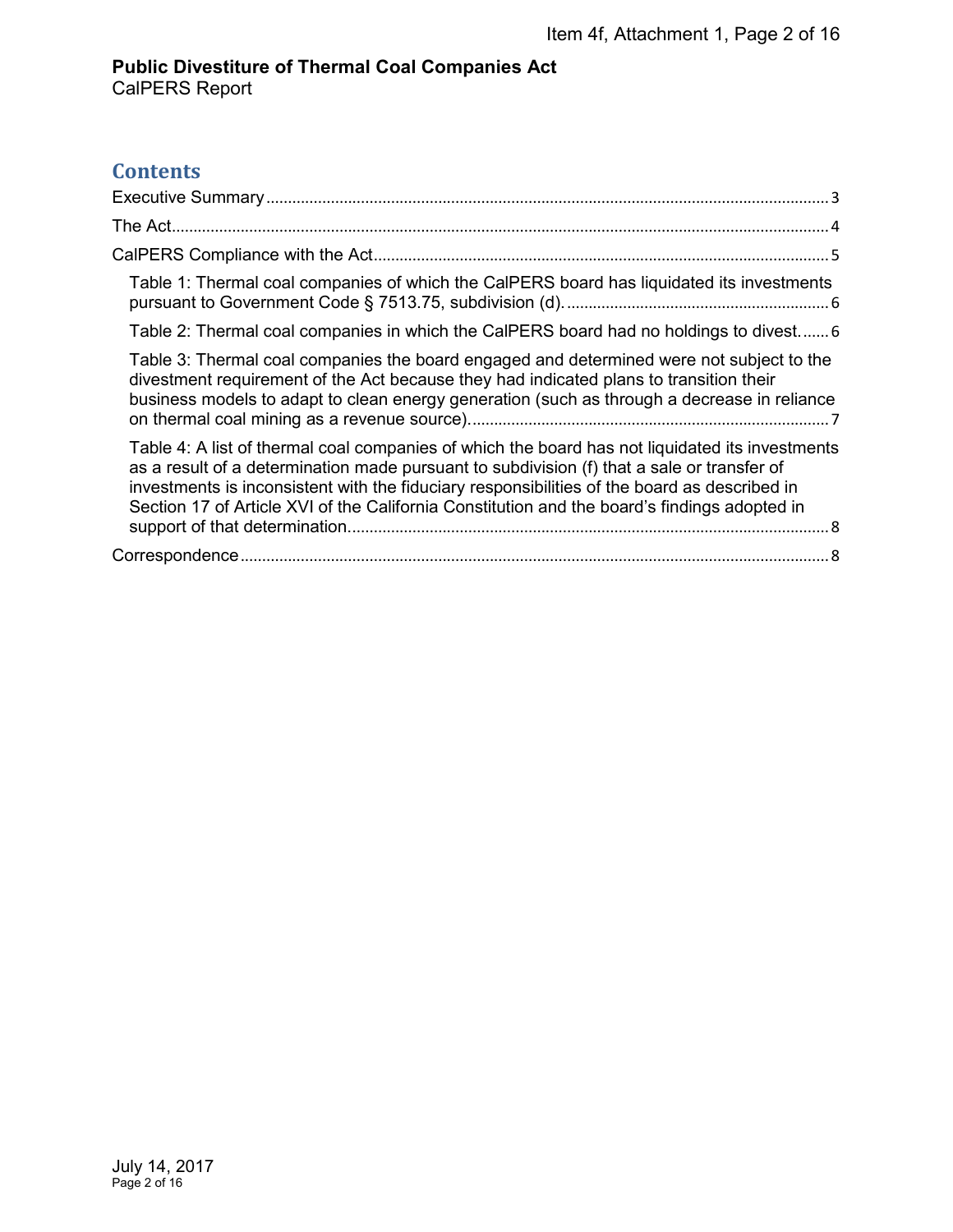#### **Public Divestiture of Thermal Coal Companies Act**  CalPERS Report

## <span id="page-2-0"></span>**Executive Summary**

This report is provided by the California Public Employees' Retirement System (CalPERS) pursuant to the requirements of Government Code § 7513.75, also known as the Public Divestiture of Thermal Coal Companies Act (Act). The Act became law effective October 8, 2015. The Act requires the CalPERS Board of Administration (Board), consistent with its fiduciary responsibilities, to identify, engage, and potentially divest from companies meeting the definition of "thermal coal companies" as identified by the Act.

In 2015, CalPERS identified approximately two dozen companies in the CalPERS public asset investment universe as potentially meeting the definition of a "thermal coal company" as specified in the Act. Following the October 19, 2015, Investment Committee meeting, CalPERS prohibited new or additional investments in the identified companies and began engagement activities. In May 2017, the Investment Committee (Committee) of the CalPERS Board evaluated the outcome of engagement activities undertaken per the requirements of the Act, as well as the investment performance and risk considerations of the identified companies, and implications for the portfolio. The Committee considered the following: Function Distribution of Thermal Coal Companis Act<br>
CalPERS Report<br>
EXECUTIVE SUMMATE SACTION IS A COMPARE TREE CONDITIES ARE<br>
EXECUTIVE SUMMATE TREE CONDITIES ARE<br>
This report is provided by the California Public Employee

- Three companies had indicated plans to adapt their business models in consideration of clean energy generation (such as through a reduction of thermal coal mining revenues), and were exempt from the divestment requirement of the Act
- Fourteen companies failed to indicate applicable business plan adaptations, or failed to respond to CalPERS engagement efforts and were subject to divestment per the requirements of the Act
- Although CalPERS had no holdings to divest, an additional eight companies were identified as subject to the Act

All applicable holdings were divested in advance of the July 1, 2017 deadline specified by the Act.

Additional information on the requirements of the Act, and the required reporting is available in the following pages.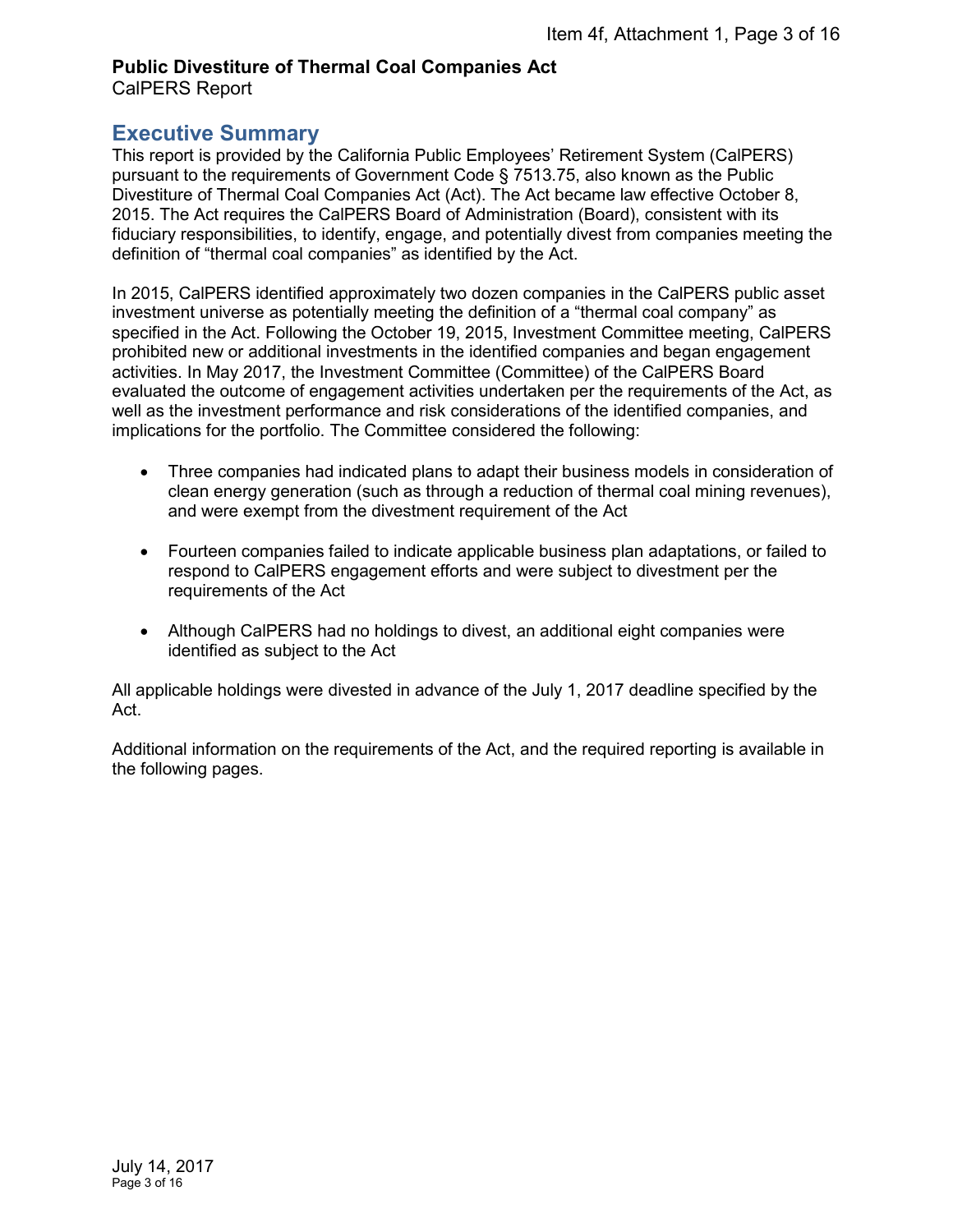## **Public Divestiture of Thermal Coal Companies Act**

CalPERS Report

## <span id="page-3-0"></span>**The Act**

The Act added § 7513.75 to the California Government Code, to read:

- (a) The Legislature finds and declares all of the following:
	- (1) The combustion of coal resources is the single largest contributor to global climate change in the United States.
	- (2) Climate change affects all parts of the California economy and environment, and the Legislature has adopted numerous laws to mitigate greenhouse gas emissions and to adapt to a changing climate.
	- (3) The purpose of this section is to require the Public Employees' Retirement System and the State Teachers' Retirement System, consistent with, and not in violation of, their fiduciary responsibilities, to divest their holding of thermal coal power as one part of the state's broader efforts to decarbonize the California economy and to transition to clean, pollution free energy resources.
- (b) As used in this section, the following definitions apply:
	- (1) "Board" means the Board of Administration of the Public Employees' Retirement System or the Teachers' Retirement Board of the State Teachers' Retirement System, as applicable.
	- (2) "Company" means a sole proprietorship, organization, association, corporation, partnership, venture, or other entity, or its subsidiary or affiliate, that exists for profitmaking purposes or to otherwise secure economic advantage.
	- (3) "Investment" means the purchase, ownership, or control of publicly issued stock, corporate bonds, or other debt instruments issued by a company.
	- (4) "Public employee retirement funds" means the Public Employees' Retirement Fund described in Section 20062 of this code, and the Teachers' Retirement Fund described in Section 22167 of the Education Code.
	- (5) "Thermal coal" means coal used to generate electricity, such as that which is burned to create steam to run turbines. Thermal coal does not mean metallurgical coal or coking coal used to produce steel.
	- (6) "Thermal coal company" means a publicly traded company that generates 50 percent or more of its revenue from the mining of thermal coal, as determined by the board.
- (c) The board shall not make additional or new investments or renew existing investments of public employee retirement funds in a thermal coal company.
- (d) The board shall liquidate investments in a thermal coal company on or before July 1, 2017. In making a determination to liquidate investments, the board shall constructively engage with a thermal coal company to establish whether the company is transitioning its business model to adapt to clean energy generation, such as through a decrease in its reliance on thermal coal as a revenue source. Function Density and Companis Section (Figure 1, Page 4 of 16<br>CaIPERS Report<br>The Act doset of Thermal Coal Companis Section<br>The Act doset of The California Government Code, to read:<br>The Act doset of 5 7513.75 to the Califo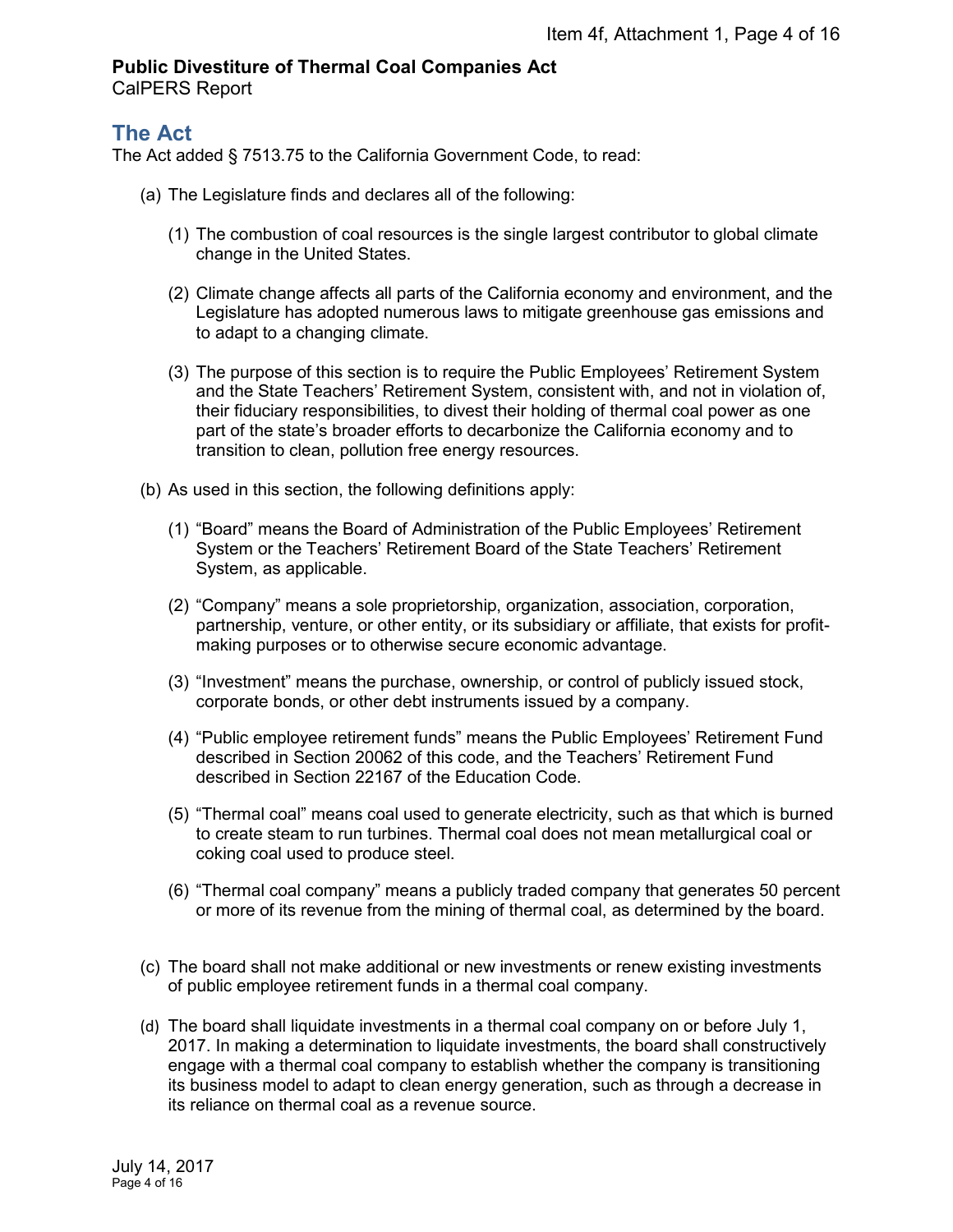- (e) On or before January 1, 2018, the board shall file a report with the Legislature, in compliance with Section 9795, and the Governor, which shall include the following:
	- (1) A list of thermal coal companies of which the board has liquidated its investments pursuant to subdivision (d).
	- (2) A list of companies with which the board engaged pursuant to subdivision (d) that the board established were transitioning to clean energy generation, with supporting documentation to substantiate the board's determination.
	- (3) A list of thermal coal companies of which the board has not liquidated its investments as a result of a determination made pursuant to subdivision (f) that a sale or transfer of investments is inconsistent with the fiduciary responsibilities of the board as described in Section 17 of Article XVI of the California Constitution and the board's findings adopted in support of that determination.
- (f) Nothing in this section shall require a board to take action as described in this section unless the board determines in good faith that the action described in this section is consistent with the fiduciary responsibilities of the board described in Section 17 of Article XVI of the California Constitution.

The Act also amended §16642 of the California Government Code to read:

Present, future, and former board members of the Public Employees' Retirement System or the State Teachers' Retirement System, jointly and individually, state officers and employees, research firms described in subdivision (d) of Section 7513.6, and investment managers under contract with the Public Employees' Retirement System or the State Teachers' Retirement System shall be indemnified from the General Fund and held harmless by the State of California from all claims, demands, suits, actions, damages, judgments, costs, charges and expenses, including court costs and attorney's fees, and against all liability, losses, and damages of any nature whatsoever that these present, future, or former board members, officers, employees, research firms as described in subdivision (d) of Section 7513.6, or contract investment managers shall or may at any time sustain by reason of any decision to restrict, reduce, or eliminate investments pursuant to Sections 7513.6, 7513.7, and 7513.75. Item 4f, Attachment 1, Page 5 of 16<br>
CalPERS Report<br>
(c) On or before January 1, 2018, the board shall file a report with the Legislature, in<br>
complete with Section 3795, and the Governor, which the latter discolaring, it<br>

## <span id="page-4-0"></span>**CalPERS Compliance with the Act**

All applicable holdings were divested in advance of the July 1, 2017 deadline specified by the Act. The tables below provide additional information.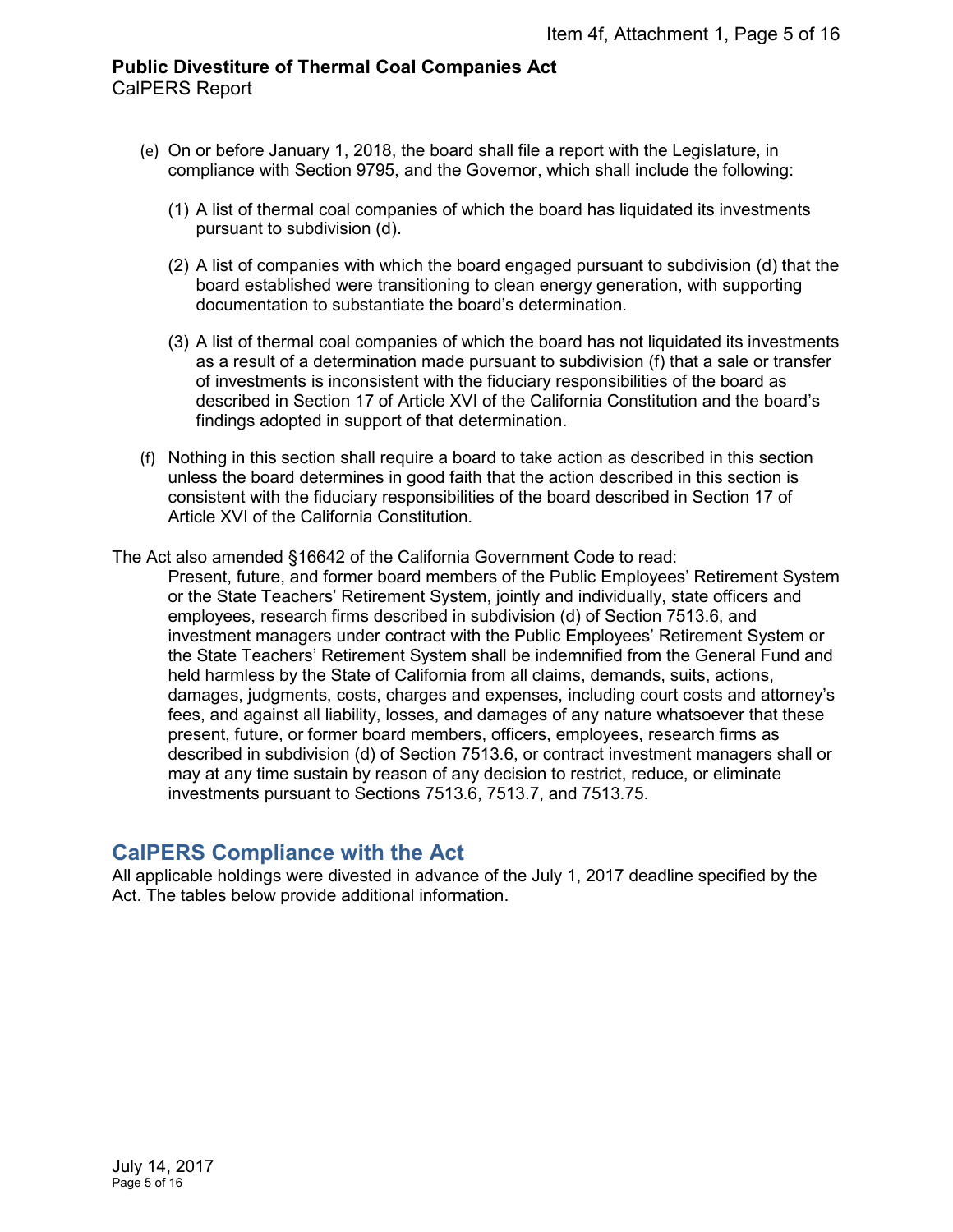## **Public Divestiture of Thermal Coal Companies Act CalPERS Report**

<span id="page-5-0"></span>Table 1: Thermal coal companies of which the CalPERS board has liquidated its investments pursuant to Government Code § 7513.75, subdivision (d).

| Table 1 |                                                 |  |  |
|---------|-------------------------------------------------|--|--|
| Ref#    | Company                                         |  |  |
| 1.      | <b>Alliance Holdings GP LP</b>                  |  |  |
| 2.      | <b>Alliance Resource Partners</b>               |  |  |
| 3.      | Arch Coal Inc.                                  |  |  |
| 4.      | <b>China Coal Energy</b>                        |  |  |
| 5.      | Cloud Peak Energy Inc.                          |  |  |
| 6.      | Gujarat Mineral Development Corp.<br><b>LTD</b> |  |  |
| 7.      | <b>Hallador Energy Co.</b>                      |  |  |
| 8.      | <b>INDO Tambangraya Megah TBK P</b>             |  |  |
| 9.      | Inner Mongolia Yitai Coal                       |  |  |
| 10.     | Lubelski Wegiel Bogdanka SA                     |  |  |
| 11.     | <b>Peabody Energy Corp</b>                      |  |  |
| 12.     | Tambang Batubara Bukit Asam                     |  |  |
| 13.     | <b>Westmoreland Coal Co.</b>                    |  |  |
| 14.     | Whitehaven Coal Ltd.                            |  |  |

<span id="page-5-1"></span>Table 2: Thermal coal companies in which the CalPERS board had no holdings to divest.

| Table 2 |                                   |  |
|---------|-----------------------------------|--|
| Ref#    | <b>Company</b>                    |  |
|         | <b>Asia Resource Minerals PLC</b> |  |
| 2.      | Alpha Natural Resources Ltd.      |  |
|         | 3. James River Coal Company       |  |
|         | <b>Coal India Limited</b>         |  |
|         | 5. PT Bumi Resources              |  |
| 6.      | <b>PT Harum Energy</b>            |  |
| 7.      | <b>Foresight Energy</b>           |  |
|         | <b>Rhino Resources</b>            |  |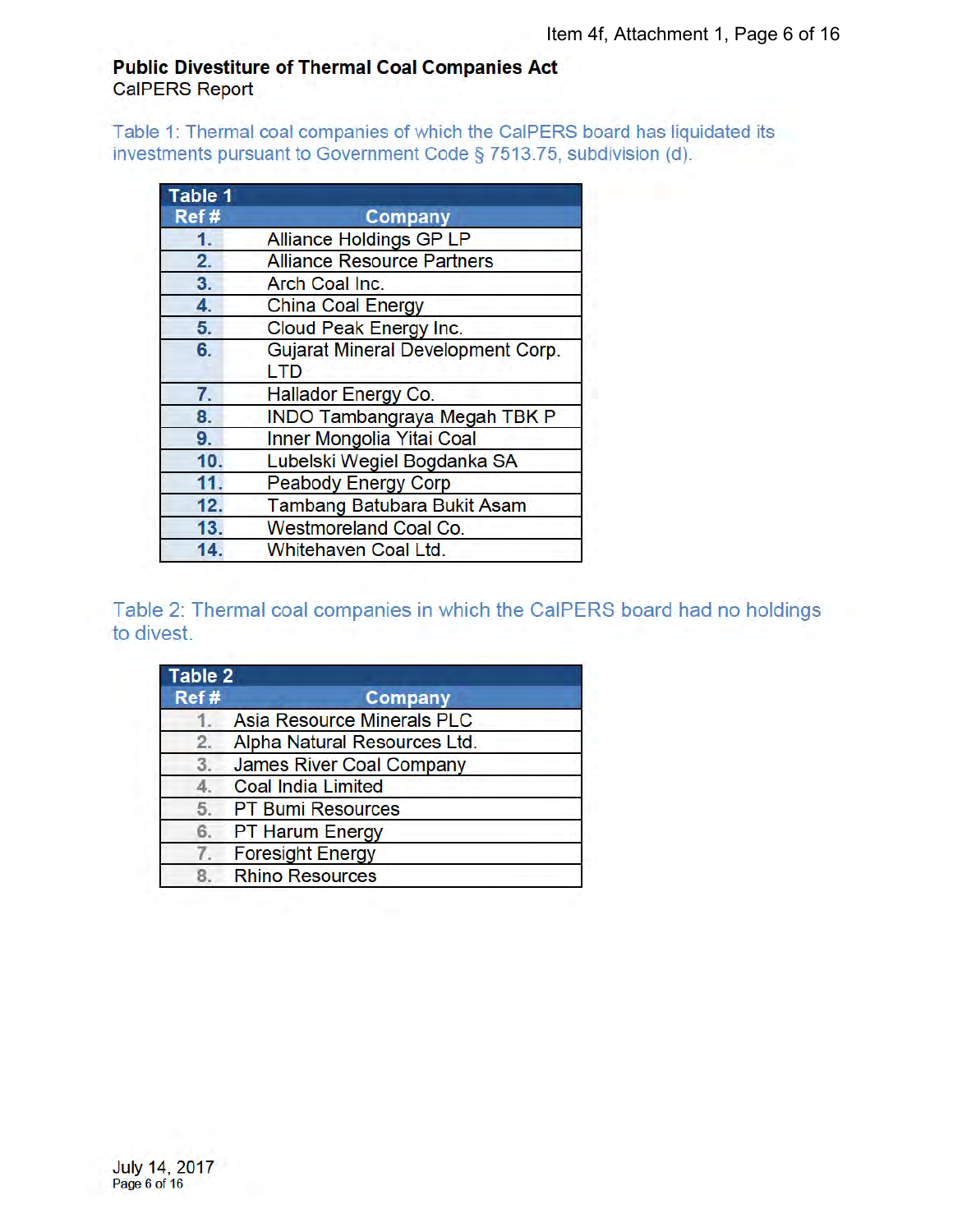## **Public Divestiture of Thermal Coal Companies Act CalPERS Report**

<span id="page-6-0"></span>Table 3: Thermal coal companies the board engaged and determined were not subject to the divestment requirement of the Act because they had indicated plans to transition their business models to adapt to clean energy generation (such as through a decrease in reliance on thermal coal mining as a revenue source).

| Table 3 |                                    |                                                                                                                                                                                                                                                                                                                                                                                                                                                                                                                                                                                                                                                                                                                                                                         |
|---------|------------------------------------|-------------------------------------------------------------------------------------------------------------------------------------------------------------------------------------------------------------------------------------------------------------------------------------------------------------------------------------------------------------------------------------------------------------------------------------------------------------------------------------------------------------------------------------------------------------------------------------------------------------------------------------------------------------------------------------------------------------------------------------------------------------------------|
| Ref #   | <b>Company</b>                     | <b>Basis of Decision</b>                                                                                                                                                                                                                                                                                                                                                                                                                                                                                                                                                                                                                                                                                                                                                |
| 1.      | Banpu Public Co. Ltd.              | In correspondence with Banpu Public Limited dated<br>February 1, 2016, the company stated:<br>a. It has started investing in renewable power,<br>namely solar power<br>b. That revenue from solar power will gradually<br>become a significant part of the company's<br>earnings over a multi-year period                                                                                                                                                                                                                                                                                                                                                                                                                                                               |
| 2.      | <b>Exxaro Resources</b><br>Limited | In correspondence with Exxaro Resources Limited,<br>dated June 15, 2016, the company stated:<br>a. It is utilizing a multi-pronged approach to<br>become carbon neutral and thrive in a low-<br>carbon economy<br>b. Its approach includes utilizing 1) an energy<br>and carbon management program to<br>address mitigation and adaptation issues,<br>and 2) integrating environmental friendly and<br>cleaner energy projects into the company's<br>growth pipeline<br>c. It has long-term strategic planning initiatives<br>regarding sustainable energy<br>d. As part of its portfolio diversification, and<br>efforts to transition to cleaner energy<br>projects, the company has undertaken<br>several clean energy projects, including two<br>wind farm projects |
| 3.      | <b>PT Adaro Energy</b>             | In a meeting with Adaro Energy on November 10,<br>2015 in Jakarta, the company stated:<br>a. It has developed a strategic plan to diversify<br>its business mix over the long term (next 5-<br>15 years)<br>In correspondence with Adaro Energy dated<br>November 19, 2015 the company stated:                                                                                                                                                                                                                                                                                                                                                                                                                                                                          |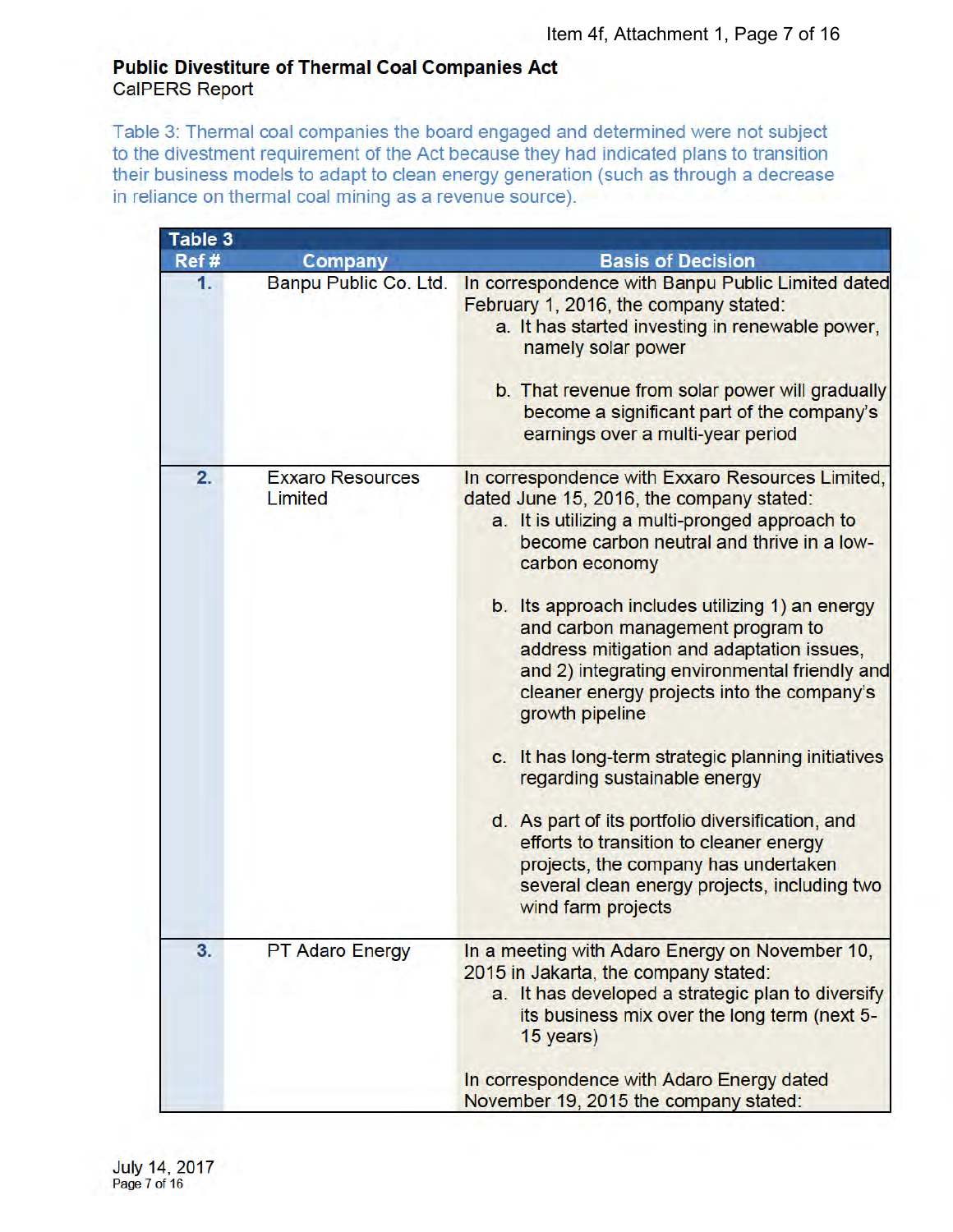## **Public Divestiture of Thermal Coal Companies Act**

**CalPERS Report** 

| Table 3 |                |                                                                                                                                                                                                                                                                                                                                                                                                                                                                                                            |
|---------|----------------|------------------------------------------------------------------------------------------------------------------------------------------------------------------------------------------------------------------------------------------------------------------------------------------------------------------------------------------------------------------------------------------------------------------------------------------------------------------------------------------------------------|
| Ref#    | <b>Company</b> | <b>Basis of Decision</b>                                                                                                                                                                                                                                                                                                                                                                                                                                                                                   |
|         |                | b. As it increases the percentage of revenue<br>from power generation the company will look<br>at renewables as a source, including solar,<br>and that it has invested in geo-thermal in the<br>past<br>In correspondence with Adaro Energy dated<br>November 26, 2015 the company stated:<br>c. That in the future the business model will<br>focus on three components, with power<br>generation to be the most prominent,<br>sourced from a variety of energy sources<br>including solar and renewables |
|         |                |                                                                                                                                                                                                                                                                                                                                                                                                                                                                                                            |

<span id="page-7-0"></span>Table 4: A list of thermal coal companies of which the board has not liquidated its investments as a result of a determination made pursuant to subdivision (f) that a sale or transfer of investments is inconsistent with the fiduciary responsibilities of the board as described in Section 17 of Article XVI of the California Constitution and the board's findings adopted in support of that determination.

| Table 4 |                    |                                                                                                                         |
|---------|--------------------|-------------------------------------------------------------------------------------------------------------------------|
| Ref#    | Company            | <b>Basis of Decision</b>                                                                                                |
|         | No items to report | Not Applicable – No investments were retained on<br>the basis of perceived conflicts with CalPERS'<br>fiduciary duties. |

## <span id="page-7-1"></span>**Correspondence**

The correspondence received by CalPERS associated with Table 3 above is attached.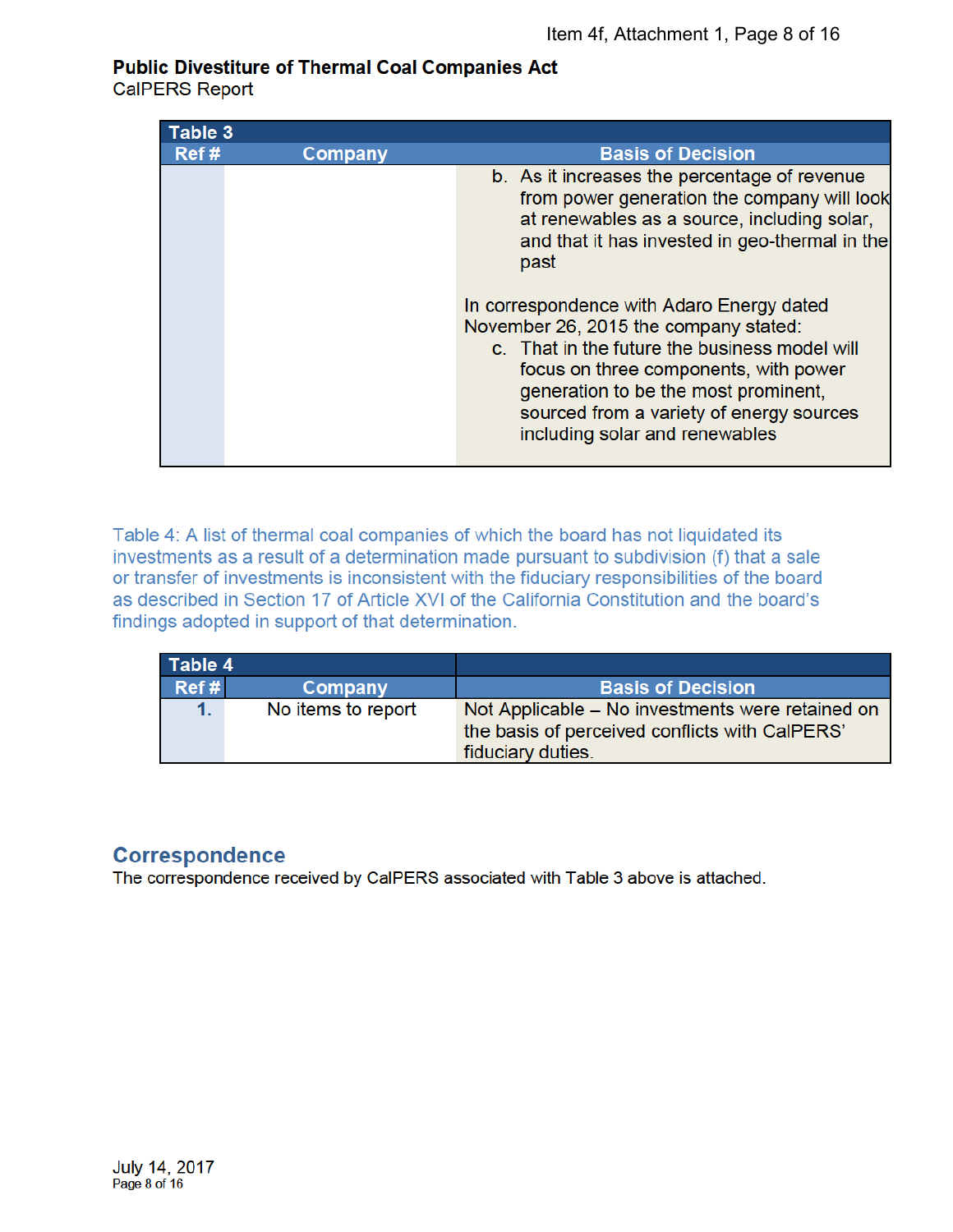| From:    | Virach Vudhidhanaseth                                 |
|----------|-------------------------------------------------------|
| To:      | Pokk, Tiffany                                         |
| $Cc$ :   |                                                       |
| Subject: | Response to CalPERS from Banpu Public Company Limited |
| Date:    | Monday, February 01, 2016 2:27:56 AM                  |

Dear Sirs,

According to your letter dated January 29, 2016 requesting Banpu Public Company Limited to provide information regarding our business, we would like to provide responses to your questions as following.

1. What is the total percentage of revenue that Banpu Public Company Limited generated from mining thermal coal based upon your most recent reporting period?

The sale revenue of Banpu based on the latest quarterly financial report (July to September 2015) consists of revenue from coal mining business 93.1%, revenue from power business 5.6% and revenue from other business 1.3%.

2. How is Banpu Public Company Limited transitioning its business model to adapt to clean energy generation, such as through a decrease in its reliance on thermal coal as a revenue source?

The company has studied and invested in clean coal technology such as ultra super critical power plant. In addition, the company has also started investing in renewable power namely solar power business. The revenue from solar power business will gradually become a significant part of the company's earnings over the next 4-5 years. From<br>
From the state of the state of the state of the state of the state of the state of the state of the state of the state of the state of the state of the state of the state of the state of the state of the state of the

Should you have any questions or would like to discuss in detail, please feel free to contact me at this email or by telephone call at

Regards,

Virach Vudhidhanaseth Investor Relations Manager BANPU PUBLIC COMPANY LIMITED

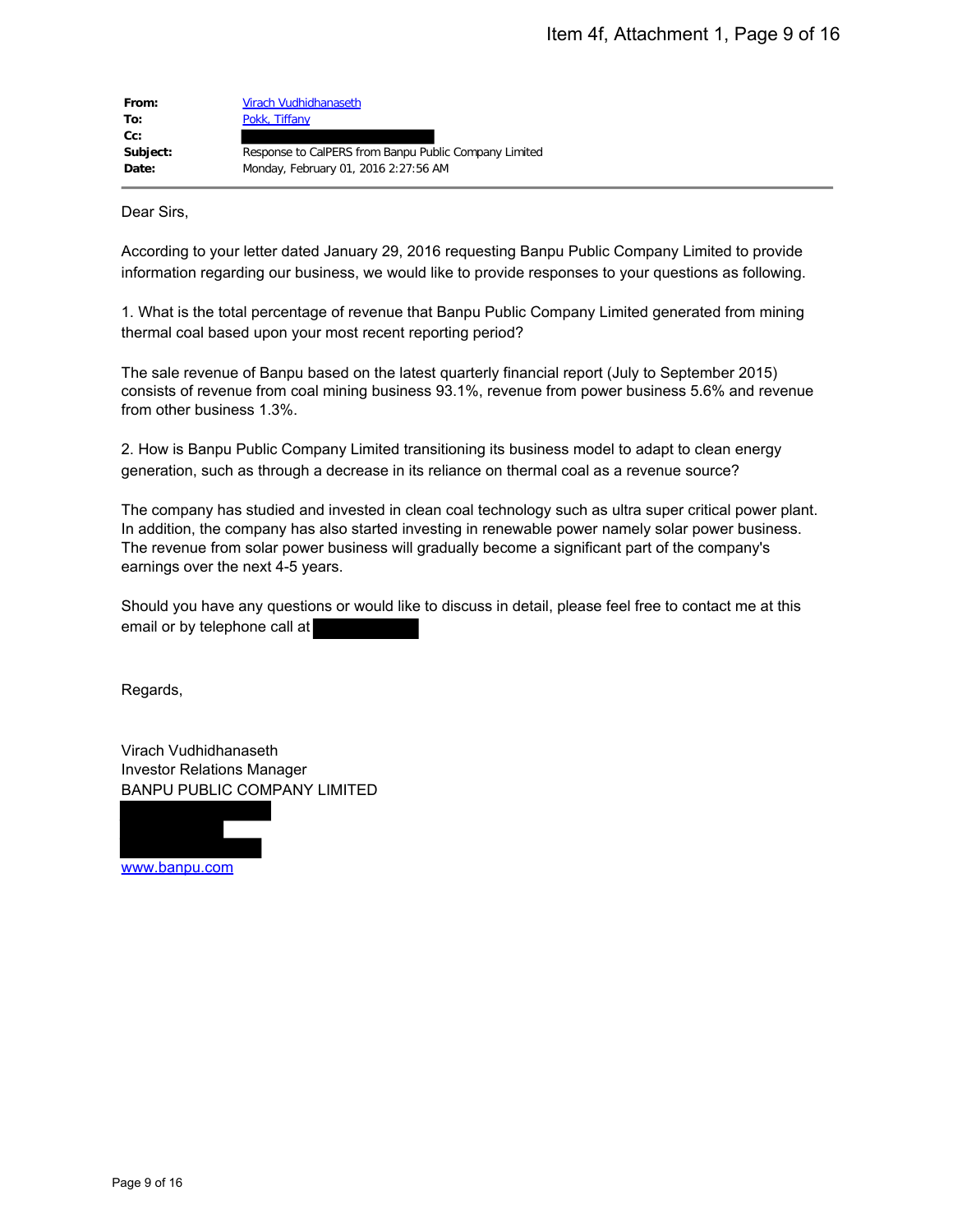

15 June 2016

**Ms Tiffany Pokk Investment Officer** California Public Employees Retirement System P.O. Box 2749 LPE Suite F4800 Sacramento, CA 95812-2749

#### Ref: Request for information on Exxaro Resources Limited operational exposure to thermal coal and strategic position on clean energy

Dear Ms. Pokk.

I'm writing in response to your enguiry in the letter dated January 29, 2016 regarding our percentage of revenue generated from thermal coal and our strategic response to transitioning to clean energy,

#### **Introduction**

I would like to thank your organisation for the continued investment in Exxaro Resources Limited ("Exxaro"). Our financial performance during 2015 continued to be robust, driven by the coal business, even under challenging global economic and commodity markets.

About 75% of South Africa's total primary energy supply and 90% of electricity generation comes from locally mined coal. The demand of coal for electricity is ultimately governed by South Africa's Integrated Resource Plan (IRP) published in 2010. This version of the IRP shows the installed coal-fired capacity increasing from 35 GW in 2010 to 40 GW in 2030. An update to the IRP in 2013, which has not yet been promulgated, has several scenarios, with a base case with installed coal-fired capacity increasing from 37 GW in 2013, through 39 GW in 2030, to 41 GW in 2050. Given this scenario of the country's long-term energy requirements, Exxaro has made significant capital investment in coal mining to support the South African government's IRP. Consequently we are a significant supplier of coal to our national power utility and over the past years we have seen a steady increase in revenue contribution as a percentage of the group revenue in line with electricity generation capacity.



Roger Dyason Road Pretoria West 0183 | PO Box 9229 Pretoria 0001 South Africa | Tel +27 12 307 5000 | Fax +27 86 201 6309 | www.exxaro.com Exxaro Resources Ltd. Reg No 2000/011076/06 | Directors: Dr D Konar (Chairman) MDM Mgojo (Chiel Executive Officer) WA de Klerk (Finance Director) S Dakile-Hiongwane Dr CJ Fauconnier MW Hialila 5 Mayet VZ Mntambo V Nkonyeni Dr MF Randera J van Rooyen D Zihlangu Group Company Secretary: CH Wessels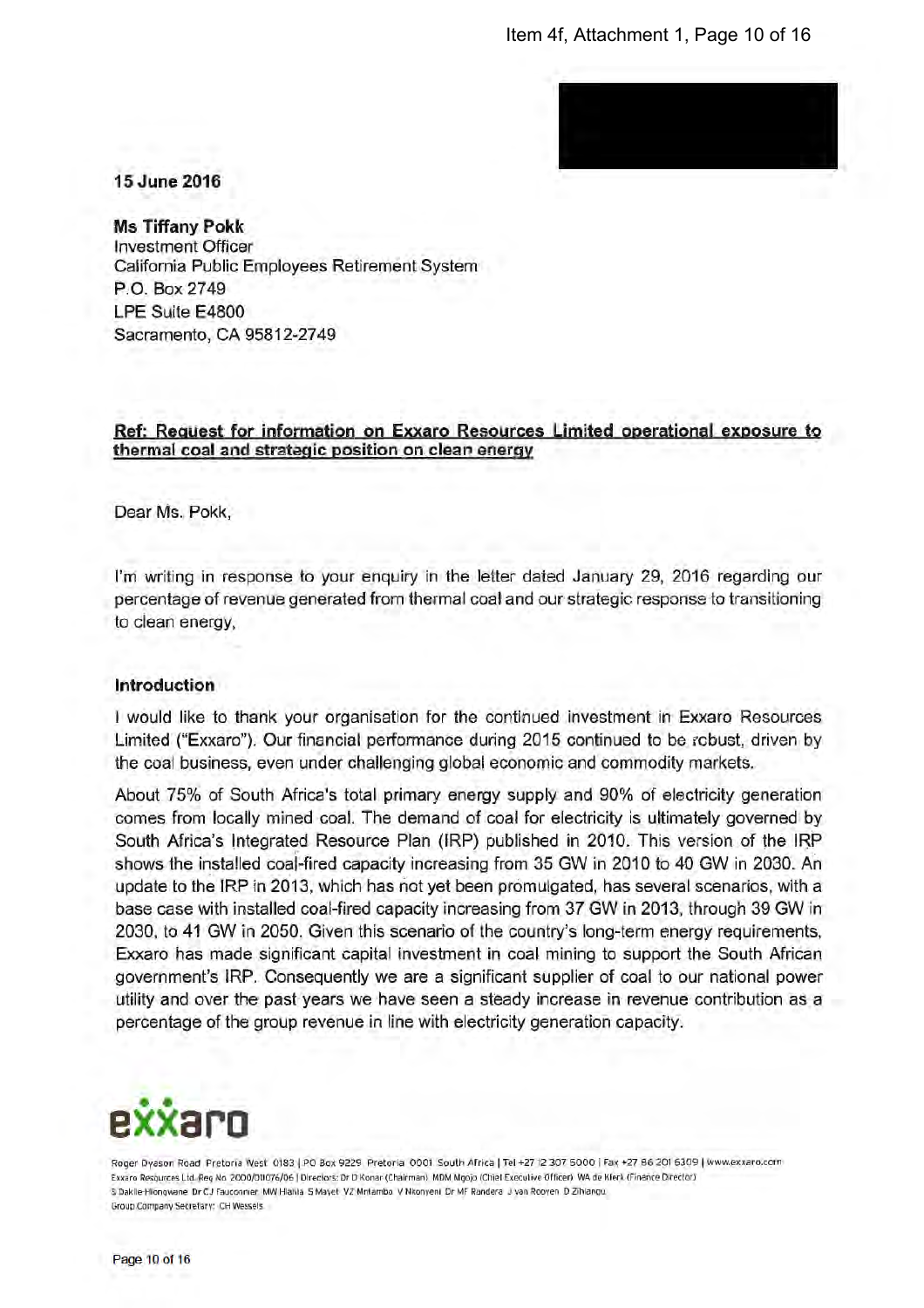### Exxaro revenue from thermal coal

As you will see from the table below our revenue from thermal coal as a percentage of group revenue has been increasing since 2007 from 40% in 2015 to 94% for the financial year ending 31 December 2015. This increase is attributable to various corporate activities over these vears where we have been disposing of assets, such as our base metals (zinc), where we remain with an interest of 26.0%, and TiO2 feedstock businesses. The latter was Mergers and Acquisition activity which resulted in Exxaro acquiring an interest of 44 % in the NYSE-listed Tronox and 26% in their South African business. Earnings from these interests are equity accounted in our operating profit.

|                               | 2015   | 2014   | 2013   | 2012   | 2011   | 2010   | 2009           | 2008           | 2007       |
|-------------------------------|--------|--------|--------|--------|--------|--------|----------------|----------------|------------|
|                               | Rm     | Rm     | Rm     | Rm     | Rm     | Rm     | R <sub>m</sub> | R <sub>m</sub> | Rm         |
| Total group revenue           | 18,330 | 16,401 | 13,568 | 16,122 | 20,962 | 17,155 | 15,009         | 13,843         | 10,157     |
| Total coal business revenue   | 18,093 | 16,176 | 13,362 | 12,064 | 12,420 | 10,515 | 9.731          | 9,040          | 5,087      |
| Rm revenue from mining        |        |        |        |        |        |        |                |                |            |
| thermal coal                  | 17,225 | 14,361 | 11,616 | 10,199 | 10,493 | 8,670  | 8,392          | 7,333          | 4,077      |
| Revenue from mining thermal   |        |        |        |        |        |        |                |                |            |
| coal (as a percentage of      |        |        |        |        |        |        |                |                |            |
| group revenue)                |        | 8.8%   | 86%    | 63%    | 50%    | 51%    | 56%            | 53%            | 40%        |
| Revenue from mining thermal   |        |        |        |        |        |        |                |                |            |
| coal (as a percentage of coal |        |        |        |        |        |        |                |                |            |
| business revenue)             | 95%    | 89%    | 87%    | 85%    | 84%    | 82%    | 86%            | 81%            | <b>BD%</b> |

#### Transitioning into low carbon energy strategy

Energy and climate challenges are broad and potential solutions are complex. Exxaro is addressing three imperatives simultaneously in our drive to become carbon neutral and thrive in a low-carbon economy, namely energy security, economic productivity and environmental impact. We acknowledge that we have to address potential energy shortages, rising costs of energy, climate change and related environmental concerns as imperatives in our long-term business strategy. To achieve this, we have implemented a dual approach:

- An energy and carbon management programme to address mitigation and adaptation issues:
- Integrating environmentally friendly and cleaner energy projects into our growth pipeline.

#### Carbon mitigation and adaptation strategy and the Carbon Disclosure Project (CDP)

Exxaro adheres to the principles of the CDP and measures and reports its emissions annually. Exxaro has participated in the CDP since 2008 and we have consistently improved our disclosure and performance band on the Carbon Disclosure Leadership Index and Carbon Performance Leadership Index (see table below).

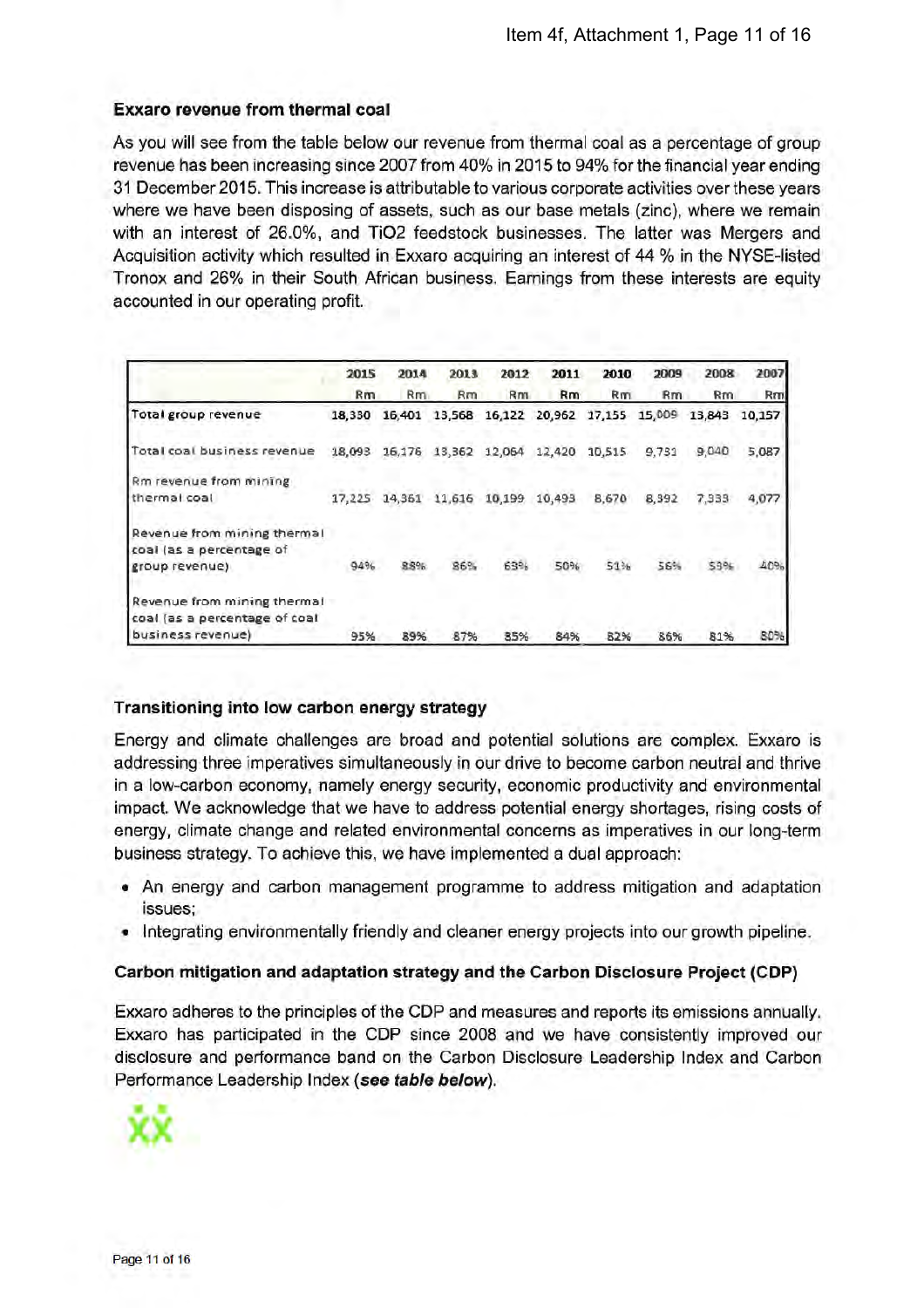| Year | <b>Disclosure Score</b> | <b>Performance Band</b> |
|------|-------------------------|-------------------------|
| 2008 | Not Scored              | Not Scored              |
| 2009 | 73                      | Not Scored              |
| 2010 | 87                      | в                       |
| 2011 | 94                      | A-                      |
| 2012 | 100                     | в                       |
| 2013 | 97                      | В                       |
| 2014 | 98                      | в                       |
| 2015 | 99                      | в                       |

Future trends relevant to the mining industry are under increasing pressure on licence-tooperate aspects (social and environmental), automation, ever-reducing ore quality, more complex and remote ore bodies and step changes in technological innovation. To align our business to these future requirements we are currently working on conceptualising a thriving Exxaro in the future, the world and industry of 2030, based on key design criteria derived from global and industry megatrends, as well as disruptive technologies. Senior managers have been assigned to oversee detailed research in specific areas for application in Exxaro. Known as strategic thrusts, these are aligned to our strategy and are providing a roadmap to move from our current state to an optimurn, sustainable mining state. Our 10 strategic thrusts include long-term planning in:

- Smart exploration: focuses on new and developing exploration methods and technologies to accurately define and model the ore body and perform efficient resource characterisation;
- Next-generation mining processes: focuses on new mining methods and technologies to maximise production and efficiency, decrease cost and allow recovery of difficult reserves;
- Next-generation processing: focuses on new processing methods and technologies that will increase the mineral recovery, minimise waste, and are much more water and energy efficient:
- Logistics and physical asset management: an integrated approach to manage all assets and the logistics chain, while examining possibilities to improve performance, risk management and expenditure over the total life cycle;
- Clean-coal technology: technologies that increase the efficiency of coal use and reduce the environmental impact of coal on emissions, water pollution and waste;
- Automation: an integrated platform to manage production information and automated equipment to maximise the value of the entire operation along the value chain;
- . Innovation to zero harm: ensures zero harm to employees and communities, and minimises environmental impact;
- Social responsibility: focuses on equipping employees for the future and co-creating a sustainable economic environment for mining communities beyond the life of mine;
- Sustainable energy: focuses on optimising energy consumption as well as maximising energy generation and recovery opportunities at current and future operations;

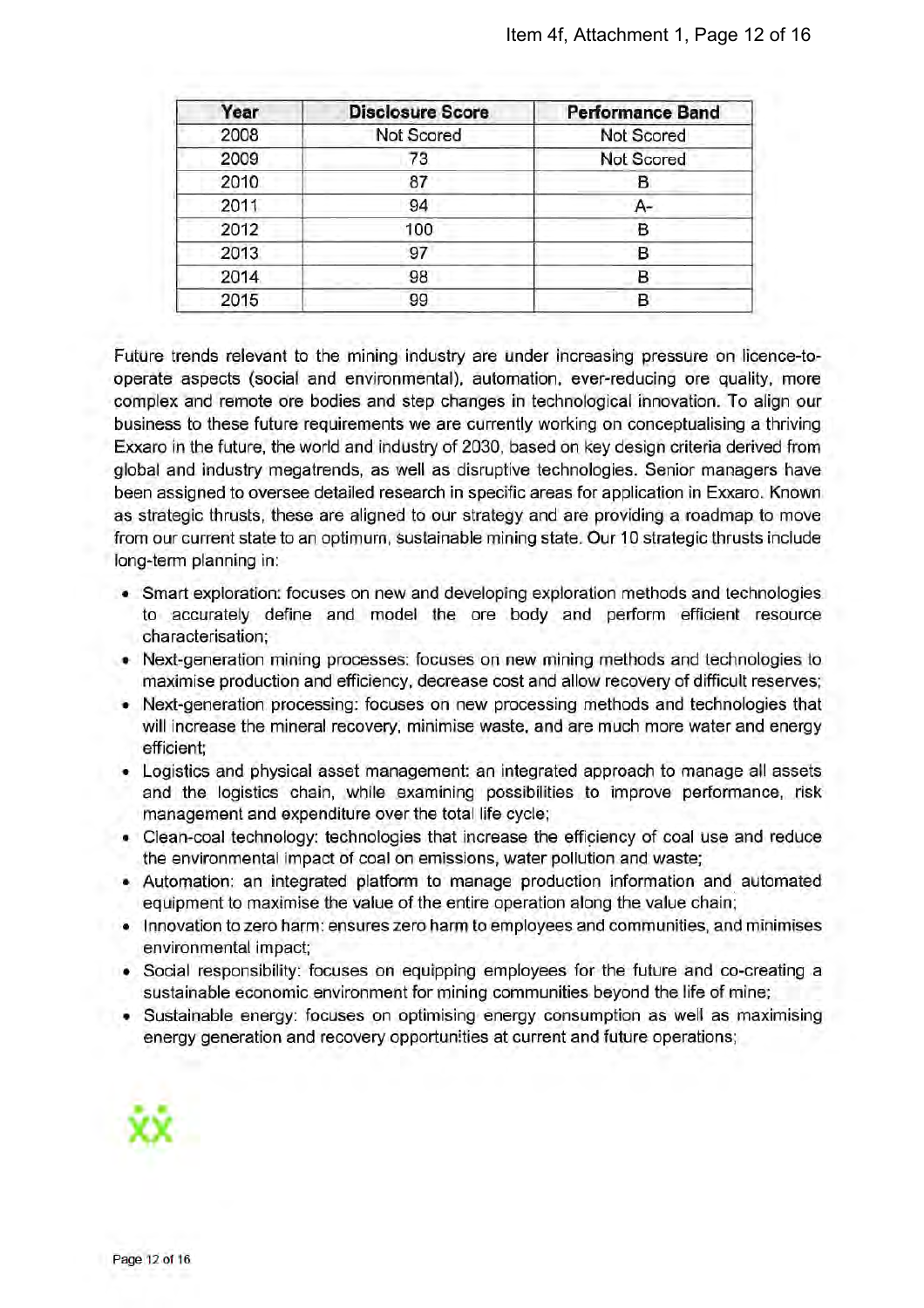. Redefining the value chain: improves the value chain by implementing innovative solutions and redefining and integrating the current value chain, including downstream processing and by-products.

### **Clean energy projects**

As part of our portfolio diversification and transitioning into cleaner energy projects, Exxaro established an energy supply company, Cennergi (Pty) Ltd to feed the national grid and thirdparty customers. This is a joint venture with Tata Power Company Ltd which focuses on greener power production to contribute to lowering carbon emissions and position South Africa as proactively driving sustainability. Cennergi is currently commissioning two wind farm projects in the Eastern Cape Province, South Africa:

- 1. The Amakhala Emoveni Wind Farm project is a 134 MW installed capacity wind farm located near the town of Bedford in the Eastern Cape. It has an excellent wind resource and close proximity to infrastructure, most importantly the national electricity supply grid, and:
- 2. The 95MW Tsitsikamma Community Wind Energy Facility is located approximately 30 km west of Humansdorp, south of the N2 National Road in the Tsitsikamma area, falling within the Koukamma Local Municipality of the Eastern Cape Province.

We remain committed to actively integrating clean energy in our core business and reducing our carbon emissions.

I trust we will continue to receive the investment support from your organisation and that you will partner with us in this journey of transitioning into clean energy.

Yours sincerely

**MMD**Mgojo **Chief Executive Officer** 

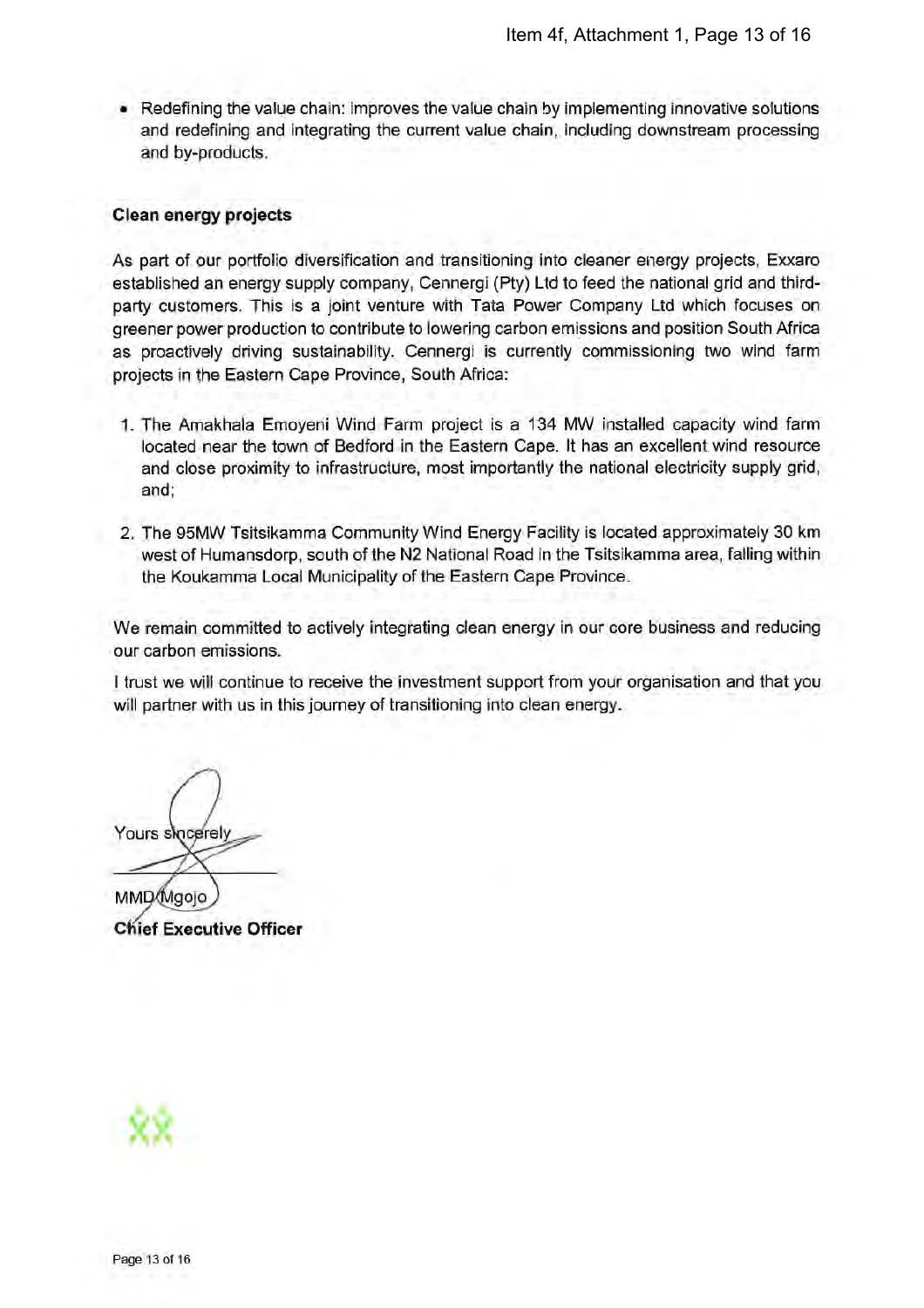| From:                                        | <b>Cameron Tough</b>                                                                                                                                                                                                                    |
|----------------------------------------------|-----------------------------------------------------------------------------------------------------------------------------------------------------------------------------------------------------------------------------------------|
| To:<br>Cc:                                   | Rhines, Craig<br>Pokk, Tiffany;                                                                                                                                                                                                         |
|                                              | Simpson, Anne                                                                                                                                                                                                                           |
| Subject:<br>Date:                            | RE: CalPERS Follow Up - Adaro<br>Thursday, November 26, 2015 12:10:35 AM                                                                                                                                                                |
| Dear Craig,                                  |                                                                                                                                                                                                                                         |
| for-Web.pdf                                  | Here is the link to our 2014 Annual Report: http://www.adaro.com/wp-content/uploads/2015/05/AR2014-English-                                                                                                                             |
| our Three Engines strategy.                  | I would suggest to at least read the Letter from the Board of Directors, and specifically on page 20 which describes                                                                                                                    |
| to have the most prominence.                 | The contribution to group ebitda of coal mining has dropped to 63% from 84% in 2009. In the future we will have<br>three engines, with power (not just from coal, but from all manner of energy sources including solar and renewables) |
|                                              | Mikhail, please send the soft copy attachment of our latest IR presentation.                                                                                                                                                            |
| Kind regards,                                |                                                                                                                                                                                                                                         |
| Cameron                                      |                                                                                                                                                                                                                                         |
| To: Cameron Tough<br>$Cc$ :<br>Simpson, Anne | From: Rhines, Craig [Craig.Rhines@calpers.ca.gov]<br>Sent: Thursday, November 19, 2015 10:50 AM<br>Pokk, Tiffany;<br>Subject: Re: CalPERS Follow Up - Adaro                                                                             |
|                                              | Cameron, thanks for the prompt response -we'll take a look.                                                                                                                                                                             |
| Best, Craig                                  |                                                                                                                                                                                                                                         |
| Sent from my iPhone                          |                                                                                                                                                                                                                                         |
|                                              | On Nov 18, 2015, at 7:31 PM, Cameron Tough                                                                                                                                                                                              |
| Dear Craig,                                  |                                                                                                                                                                                                                                         |
| presentation-november-2015                   | Here is the link to the latest presentation http://www.adaro.com/publication/view/adaro-energy-investor-                                                                                                                                |
| speaks to the three engines.                 | We will send a soft copy of the presentation plus an excerpt from our BoD Letter from our 2014 annual report which                                                                                                                      |
|                                              |                                                                                                                                                                                                                                         |
| Best,                                        |                                                                                                                                                                                                                                         |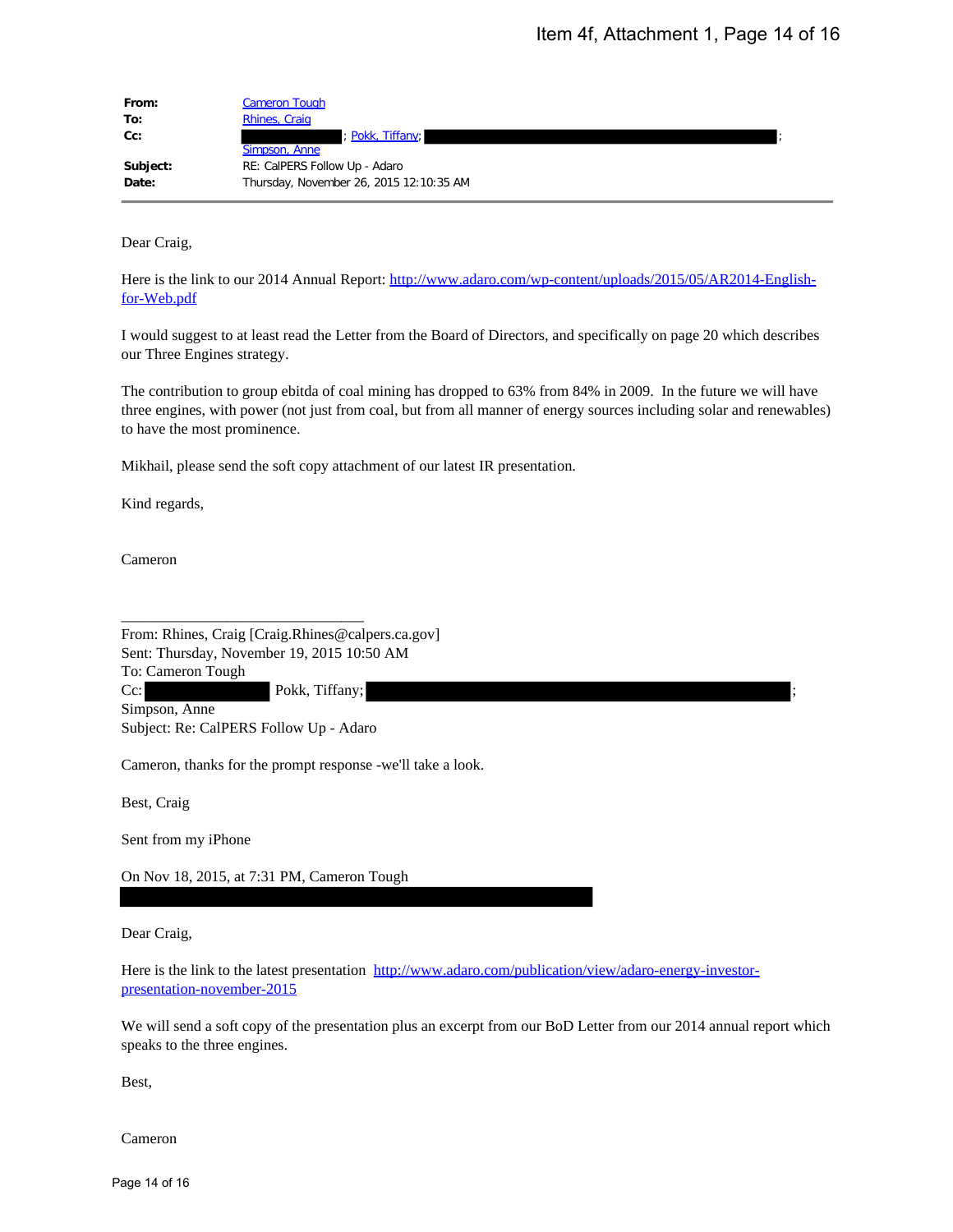Delivering Positive Energy Click here<http://www.adaro.com/about-adaro/our-business-at-a-glance/> to find out more

From: Cameron Tough Sent: Thursday, November 19, 2015 10:18 AM To: 'Rhines, Craig' Cc:  $\qquad \qquad$  ; Pokk, Tiffany; Subject: RE: CalPERS Follow Up - Adaro

Dear Craig,

The Three Engines of Growth is a strategy we have deployed for a few years now. We began our move into power before 2010, when we established our power division, Adaro Power. While our mining activities are in coal, and we don't plan to mine other material, Adaro Power is agnostic when it comes to fuel and will look at gas, renewables, etc. We have invested in geothermal in the past and are looking at installing solar at our Kelanis river terminal. Henri 4f, Attachment 1, Page 15 of 16<br>
Delivering Deckine European and the system interior and a gluency to find our move<br>
Theorem Touring Townshire 19, 2015 and 16 Km and the system of the system of the system of the<br>
Yes

It's mentioned in our Letter from the Board of Directors in our annual report and elsewhere. Dicky, could you please send him the link to the section in our annual report?

Could someone also please send a link, or attach a copy of our latest IR presentation.

Best,

Cameron

Delivering Positive Energy Click here<http://www.adaro.com/about-adaro/our-business-at-a-glance/> to find out more

From: Rhines, Craig [mailto:Craig.Rhines@calpers.ca.gov] Sent: Thursday, November 19, 2015 2:38 AM To: Cameron Tough Cc:  $; Pokk, Tiffany$ Subject: CalPERS Follow Up - Adaro

Hi Cameron-

Also, per our discussion after the meeting, I would greatly appreciate if you could share any public disclosures concerning Adaro's long-term strategy to diversify the business mix into 1/3rd segments.

We look forward to speaking in the near future.

Warm Regards,

Craig Rhines Investment Officer | CalPERS Investments - Global Governance P 916.795.2873 | M 916.601.4465 | Craig\_Rhines@calpers.ca.gov<mailto:Craig\_Rhines@calpers.ca.gov> Click here<http://www.calpers-governance.org/> to visit the Global Governance Website<http://www.calpers